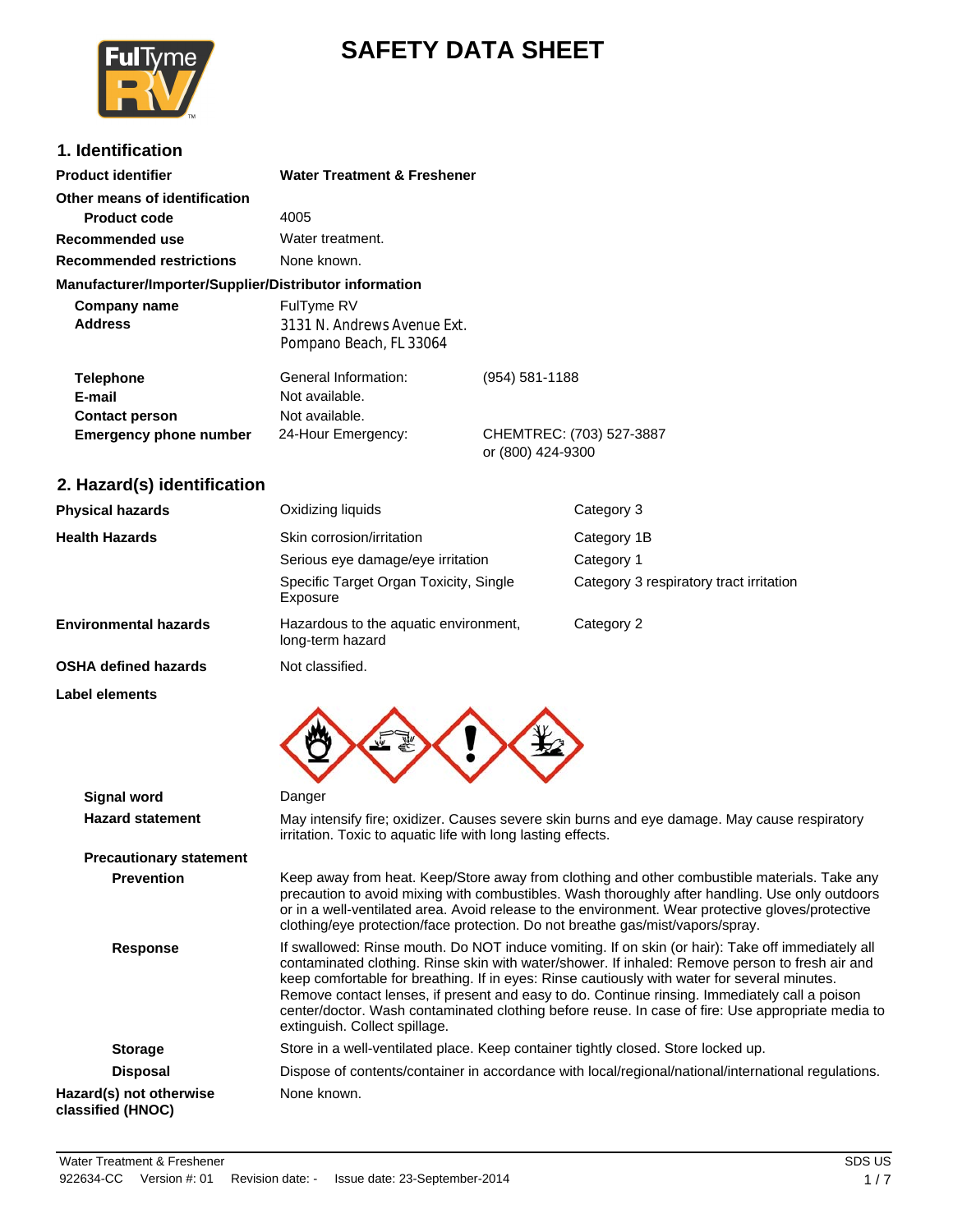## 3. Composition/information on ingredients

### **Mixtures**

| <b>Chemical name</b> | <b>CAS number</b> | %  |
|----------------------|-------------------|----|
| Sodium chlorite      | 7758-19-2         | <5 |

### 4 First-aid measures

| סטווו אונטאוו וואז איז ו                                                     |                                                                                                                                                                                                                                                                                 |
|------------------------------------------------------------------------------|---------------------------------------------------------------------------------------------------------------------------------------------------------------------------------------------------------------------------------------------------------------------------------|
| <b>Inhalation</b>                                                            | If symptomatic, move to fresh air. Get medical attention if symptoms persist.                                                                                                                                                                                                   |
| <b>Skin contact</b>                                                          | Immediately flush with plenty of water for at least 15 minutes while removing contaminated clothing<br>and shoes. Get medical attention immediately. Wash contaminated clothing before reuse. Destroy<br>or thoroughly clean contaminated shoes.                                |
| Eye contact                                                                  | Immediately flush with plenty of water for at least 15 minutes. If easy to do, remove contact lenses.<br>Get medical attention immediately.<br>In case of irritation from airborne exposure, move to fresh air. Get medical attention if symptoms<br>persist.                   |
| Ingestion                                                                    | Call a physician or poison control center immediately. DO NOT induce vomiting. If victim is fully<br>conscious, give a cupful of water. Never give anything by mouth to an unconscious person. If<br>vomiting occurs, keep head lower than the hips to help prevent aspiration. |
| <b>Most important</b><br>symptoms/effects, acute and<br>delayed              | May cause respiratory tract irritation. Causes severe skin burns and eye damage.                                                                                                                                                                                                |
| Indication of immediate<br>medical attention and special<br>treatment needed | Treat symptomatically.                                                                                                                                                                                                                                                          |
| <b>General information</b>                                                   | Ensure that medical personnel are aware of the material(s) involved, and take precautions to<br>protect themselves. Wash contaminated clothing before reuse.                                                                                                                    |
| 5. Fire-fighting measures                                                    |                                                                                                                                                                                                                                                                                 |
| Suitable extinguishing media                                                 | Water fog. Dry chemical. Foam. Dry chemical powder. Carbon dioxide (CO2).                                                                                                                                                                                                       |
| Unsuitable extinguishing<br>media                                            | Do not use water jet as an extinguisher, as this will spread the fire.                                                                                                                                                                                                          |
| Specific hazards arising from<br>the chemical                                | Greatly increases the burning rate of combustible materials. Containers may explode when<br>heated. During fire, gases hazardous to health may be formed. Oxidizing agent, may cause<br>spontaneous ignition of combustible materials.                                          |
| Special protective equipment<br>and precautions for firefighters             | Self-contained breathing apparatus and full protective clothing must be worn in case of fire.                                                                                                                                                                                   |
| <b>Fire fighting</b><br>equipment/instructions                               | In case of fire and/or explosion do not breathe fumes. In case of fire: Stop leak if safe to do so.<br>Move containers from fire area if you can do so without risk. Move container from fire area if it can<br>be done without risk.                                           |
| <b>Specific methods</b>                                                      | Use standard firefighting procedures and consider the hazards of other involved materials. Cool<br>containers exposed to heat with water spray and remove container, if no risk is involved.                                                                                    |
| <b>General fire hazards</b>                                                  | May intensify fire; oxidizer. Contact with combustible material may cause fire.                                                                                                                                                                                                 |
|                                                                              |                                                                                                                                                                                                                                                                                 |

### 6. Accidental release measures

**Personal precautions,** Keep unnecessary personnel away. Keep people away from and upwind of spill/leak. Keep out of low areas. Keep away from clothing and other combustible materials. Wear appropriate protective protective equipment and equipment and clothing during clean-up. Do not breathe mist or vapor. Do not touch damaged emergency procedures containers or spilled material unless wearing appropriate protective clothing. Ensure adequate ventilation. Local authorities should be advised if significant spillages cannot be contained. For personal protection, see section 8 of the SDS. Wear suitable protective clothing.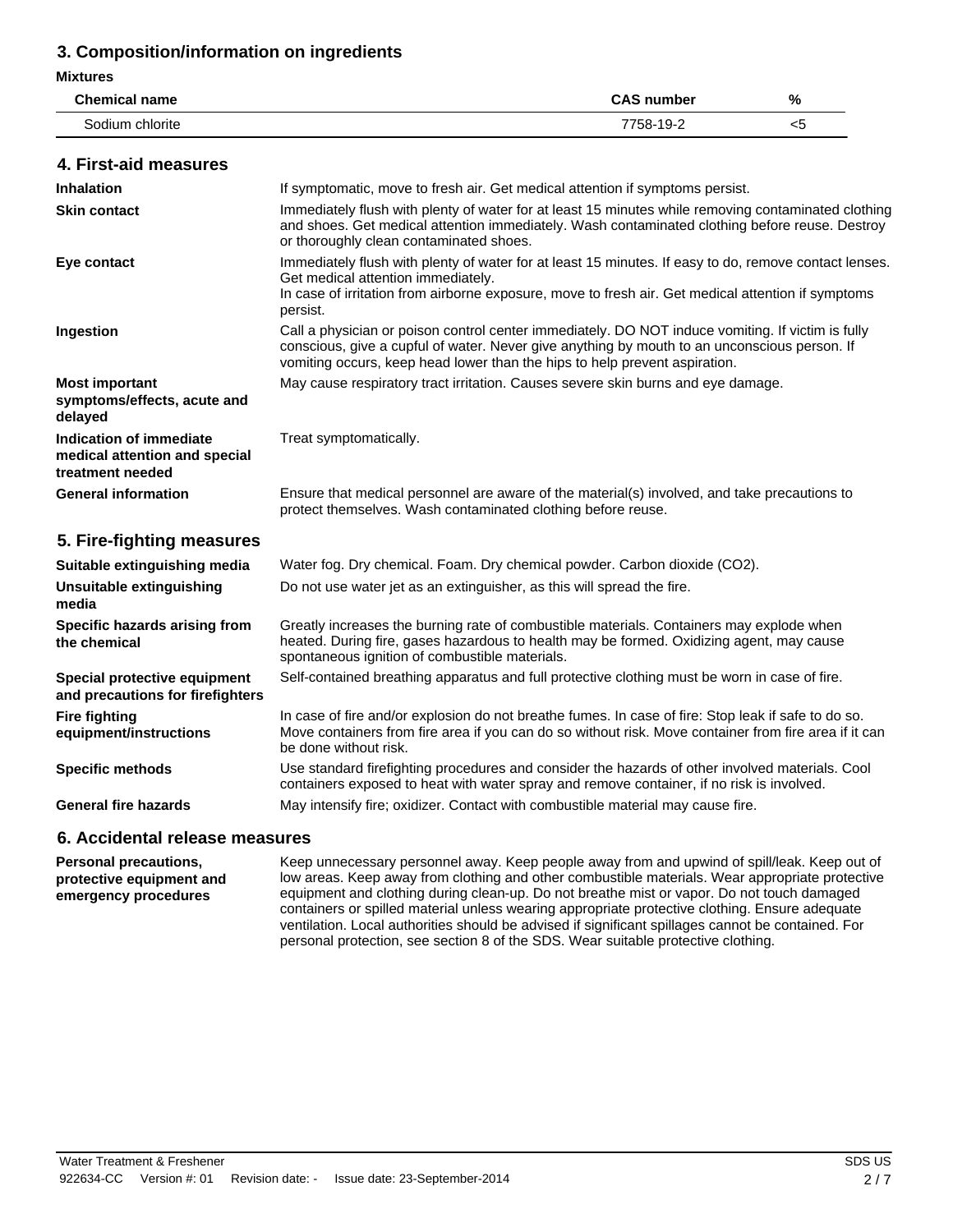| <b>Methods and materials for</b><br>containment and cleaning up | Eliminate all ignition sources (no smoking, flares, sparks, or flames in immediate area). Keep<br>combustibles (wood, paper, oil, etc.) away from spilled material. Ventilate the contaminated area.<br>This product is miscible in water.                                                                                                                                                                                                                                    |
|-----------------------------------------------------------------|-------------------------------------------------------------------------------------------------------------------------------------------------------------------------------------------------------------------------------------------------------------------------------------------------------------------------------------------------------------------------------------------------------------------------------------------------------------------------------|
|                                                                 | Large Spills: Stop the flow of material, if this is without risk. Dike the spilled material, where this is<br>possible. Use a non-combustible material like vermiculite, sand or earth to soak up the product<br>and place into a container for later disposal. Prevent entry into waterways, sewer, basements or<br>confined areas. Following product recovery, flush area with water.                                                                                       |
|                                                                 | Small Spills: Absorb with earth, sand or other non-combustible material and transfer to containers<br>for later disposal. Clean surface thoroughly to remove residual contamination.                                                                                                                                                                                                                                                                                          |
|                                                                 | Never return spills to original containers for re-use. For waste disposal, see section 13 of the SDS.<br>Wear appropriate protective equipment and clothing during clean-up. Eliminate all ignition sources.                                                                                                                                                                                                                                                                  |
| <b>Environmental precautions</b>                                | Avoid release to the environment. Prevent further leakage or spillage if safe to do so. Avoid<br>discharge into drains, water courses or onto the ground. Inform appropriate managerial or<br>supervisory personnel of all environmental releases. Collect and dispose of spillage as indicated in<br>Section 13 of this safety data sheet.                                                                                                                                   |
| 7. Handling and storage                                         |                                                                                                                                                                                                                                                                                                                                                                                                                                                                               |
| Precautions for safe handling                                   | Eliminate all sources of ignition. Keep away from clothing and other combustible materials. Take<br>any precaution to avoid mixing with combustibles. Use only with adequate ventilation. Do not<br>breathe mist or vapor. Do not get in eyes, on skin, or on clothing. Wear appropriate personal<br>protective equipment. Wash thoroughly after handling. Avoid release to the environment. Observe<br>good industrial hygiene practices. Avoid breathing mist/vapors/spray. |

Store locked up. Keep away from heat. Store in a cool, dry place out of direct sunlight. Store in Conditions for safe storage, original tightly closed container. Store in a well-ventilated place. Do not store near combustible including any incompatibilities materials. Keep out of the reach of children. Store away from incompatible materials (see Section 10 of the SDS). Store away from incompatible materials.

### 8. Exposure controls/personal protection

| <b>Occupational exposure limits</b> | No exposure limits noted for ingredient(s).                                                                                                                                                                                                                                                                                                                                                                                                                                                                                                                                                                                    |
|-------------------------------------|--------------------------------------------------------------------------------------------------------------------------------------------------------------------------------------------------------------------------------------------------------------------------------------------------------------------------------------------------------------------------------------------------------------------------------------------------------------------------------------------------------------------------------------------------------------------------------------------------------------------------------|
| <b>Biological limit values</b>      | No biological exposure limits noted for the ingredient(s).                                                                                                                                                                                                                                                                                                                                                                                                                                                                                                                                                                     |
| Appropriate engineering<br>controls | Good general ventilation (typically 10 air changes per hour) should be used. Ventilation rates<br>should be matched to conditions. If applicable, use process enclosures, local exhaust ventilation,<br>or other engineering controls to maintain airborne levels below recommended exposure limits. If<br>exposure limits have not been established, maintain airborne levels to an acceptable level. Ensure<br>adequate ventilation, especially in confined areas. Eye wash facilities and emergency shower must<br>be available when handling this product. Provide easy access to water supply and eye wash<br>facilities. |

### Individual protection measures, such as personal protective equipment

| <b>Eye/face protection</b>               | Wear safety glasses with side shields (or goggles) and a face shield.                                                                                                                                                                                                                                                                                                                                                                                                                                |
|------------------------------------------|------------------------------------------------------------------------------------------------------------------------------------------------------------------------------------------------------------------------------------------------------------------------------------------------------------------------------------------------------------------------------------------------------------------------------------------------------------------------------------------------------|
| <b>Skin protection</b>                   |                                                                                                                                                                                                                                                                                                                                                                                                                                                                                                      |
| <b>Hand protection</b>                   | Chemical resistant gloves are recommended.                                                                                                                                                                                                                                                                                                                                                                                                                                                           |
| <b>Other</b>                             | Wear appropriate chemical resistant clothing to prevent any possibility of skin contact.                                                                                                                                                                                                                                                                                                                                                                                                             |
| <b>Respiratory protection</b>            | If engineering controls do not maintain airborne concentrations below recommended exposure<br>limits (where applicable) or to an acceptable level (in countries where exposure limits have not<br>been established), an approved respirator must be worn. Respirator type: Air-purifying respirator<br>with an appropriate, government approved (where applicable), air-purifying filter, cartridge or<br>canister. Contact health and safety professional or manufacturer for specific information. |
| <b>Thermal hazards</b>                   | Wear appropriate thermal protective clothing, when necessary.                                                                                                                                                                                                                                                                                                                                                                                                                                        |
| <b>General hygiene</b><br>considerations | Always observe good personal hygiene measures, such as washing after handling the material<br>and before eating, drinking, and/or smoking. Routinely wash work clothing and protective<br>equipment to remove contaminants.                                                                                                                                                                                                                                                                          |

### 9. Physical and chemical properties

| Appearance            | Clear liquid.    |
|-----------------------|------------------|
| <b>Physical state</b> | Liquid.          |
| Form                  | Liquid.          |
| Color                 | Not available.   |
| Odor                  | Slight chlorine. |
| <b>Odor threshold</b> | Not available.   |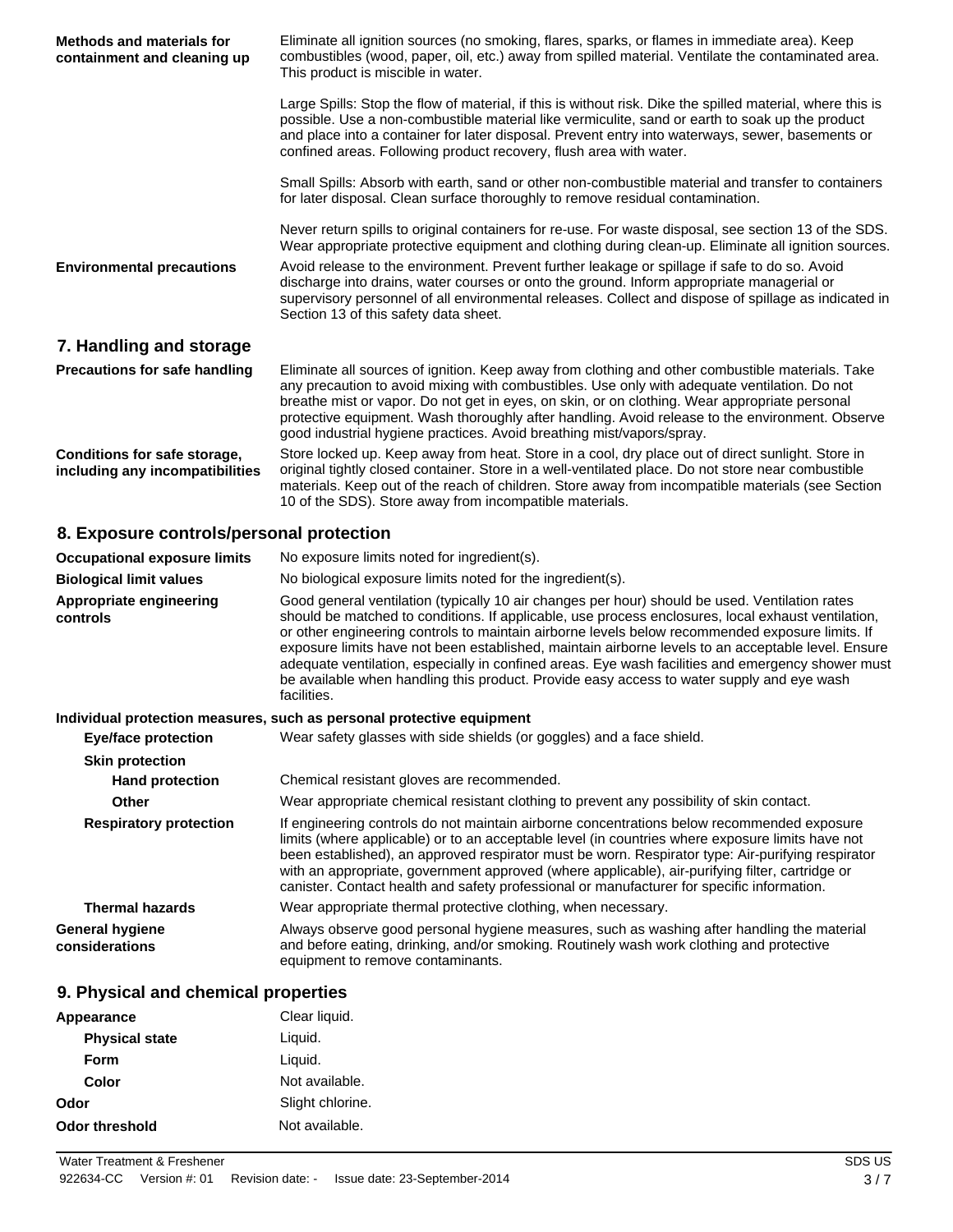| рH                                                | 10                                                           |
|---------------------------------------------------|--------------------------------------------------------------|
| <b>Melting point/freezing point</b>               | Not available.                                               |
| Initial boiling point and boiling<br>range        | 212 °F (100 °C)                                              |
| <b>Flash point</b>                                | Not available.                                               |
| <b>Evaporation rate</b>                           | 1                                                            |
| Flammability (solid, gas)                         | Not available.                                               |
| Upper/lower flammability or explosive limits      |                                                              |
| <b>Flammability limit - lower</b><br>$(\%)$       | Not available.                                               |
| <b>Flammability limit - upper</b><br>$(\%)$       | Not available.                                               |
| Explosive limit - lower (%)                       | Not available.                                               |
| Explosive limit - upper (%)                       | Not available.                                               |
| Vapor pressure                                    | Not available.                                               |
| <b>Vapor density</b>                              | Not available.                                               |
| <b>Relative density</b>                           | Not available.                                               |
| Solubility(ies)                                   |                                                              |
| Solubility (water)                                | Complete.                                                    |
| <b>Partition coefficient</b><br>(n-octanol/water) | No data available.                                           |
| <b>Auto-ignition temperature</b>                  | Not available.                                               |
| <b>Decomposition temperature</b>                  | Not available.                                               |
| <b>Viscosity</b>                                  | Not available.                                               |
| 10. Stability and reactivity                      |                                                              |
| <b>Reactivity</b>                                 | Greatly increases the burning rate of combustible materials. |

| <b>Reactivity</b>                            | Greatly increases the burning rate of combustible materials.    |
|----------------------------------------------|-----------------------------------------------------------------|
| <b>Chemical stability</b>                    | Material is stable under normal conditions.                     |
| <b>Possibility of hazardous</b><br>reactions | Hazardous polymerization does not occur.                        |
| <b>Conditions to avoid</b>                   | Heat. Contact with incompatible materials.                      |
| Incompatible materials                       | Strong oxidizing agents. Combustible material. Reducing agents. |
| <b>Hazardous decomposition</b><br>products   | Carbon oxides, Chlorine.                                        |

## 11. Toxicological information

### Information on likely routes of exposure

| <b>Inhalation</b>                                                                  | May cause respiratory tract irritation.                                                                                                                                                                                                                 |
|------------------------------------------------------------------------------------|---------------------------------------------------------------------------------------------------------------------------------------------------------------------------------------------------------------------------------------------------------|
| <b>Skin contact</b>                                                                | Causes severe skin burns.                                                                                                                                                                                                                               |
| Eye contact                                                                        | Causes severe eye damage.                                                                                                                                                                                                                               |
| Ingestion                                                                          | May have a corrosive effect on the digestive canal.                                                                                                                                                                                                     |
| Symptoms related to the<br>physical, chemical and<br>toxicological characteristics | Burning pain and severe corrosive skin damage. Causes serious eye damage. Symptoms may<br>include stinging, tearing, redness, swelling, and blurred vision. Permanent eye damage including<br>blindness could result. May cause respiratory irritation. |
|                                                                                    |                                                                                                                                                                                                                                                         |

### Information on toxicological effects

| <b>Acute toxicity</b>                       | Causes burns. May cause respiratory irritation. |
|---------------------------------------------|-------------------------------------------------|
| <b>Skin corrosion/irritation</b>            | Causes severe skin burns.                       |
| Serious eye damage/eye<br><i>irritation</i> | Causes serious eye damage.                      |

#### Respiratory or skin sensitization **Respiratory sensitization** Not classified.

| <b>Skin sensitization</b>     | Not classified. |
|-------------------------------|-----------------|
| <b>Germ cell mutagenicity</b> | Not classified. |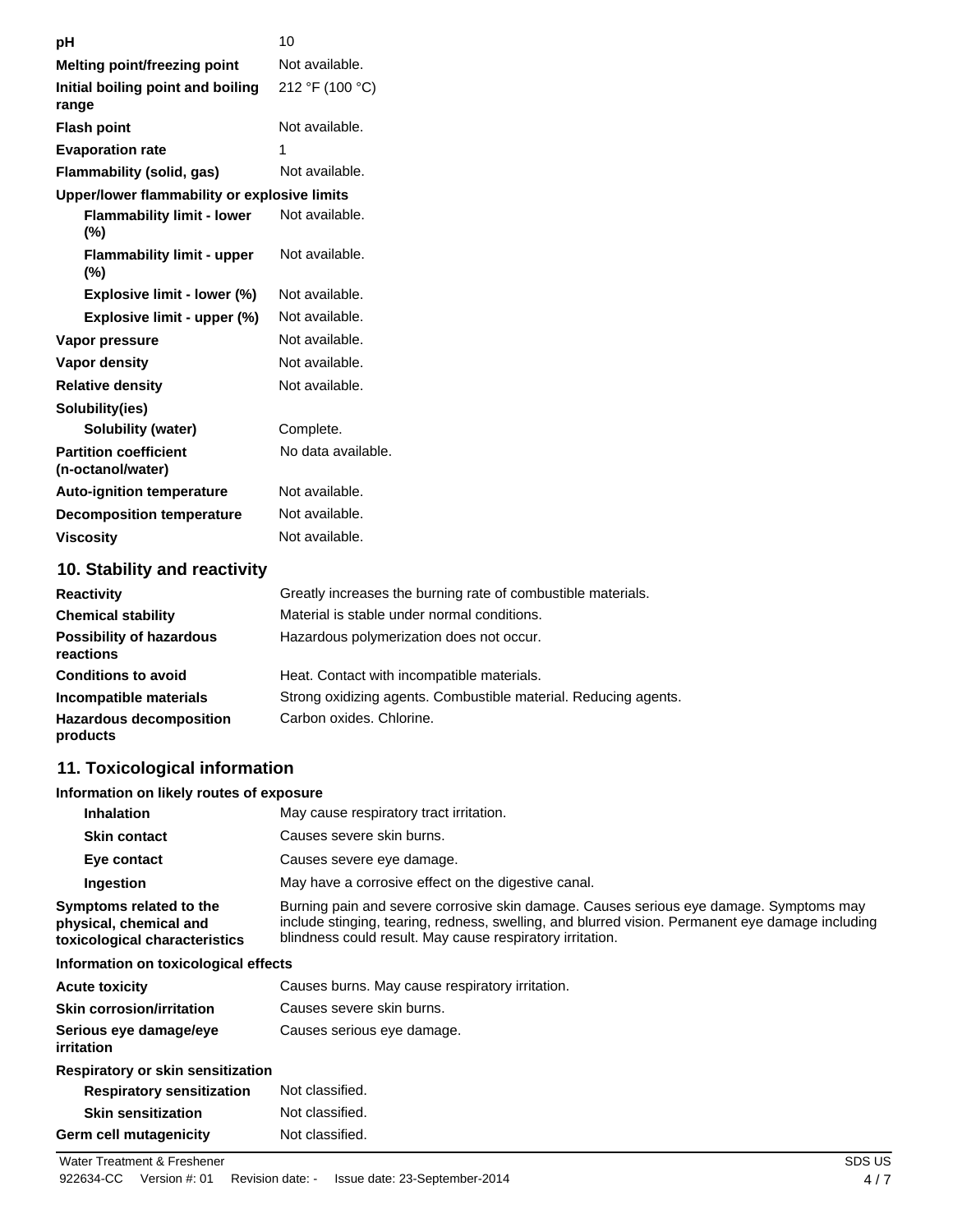### IARC Monographs. Overall Evaluation of Carcinogenicity

| Sodium chlorite (CAS 7758-19-2)<br>OSHA Specifically Regulated Substances (29 CFR 1910.1001-1050) |                                   | 3 Not classifiable as to carcinogenicity to humans. |
|---------------------------------------------------------------------------------------------------|-----------------------------------|-----------------------------------------------------|
| Not listed.                                                                                       |                                   |                                                     |
| <b>Reproductive toxicity</b>                                                                      | Not classified.                   |                                                     |
| Specific target organ toxicity -<br>single exposure                                               | May cause respiratory irritation. |                                                     |
| Specific target organ toxicity -<br>repeated exposure                                             | Not classified.                   |                                                     |
| <b>Aspiration hazard</b>                                                                          | Not applicable.                   |                                                     |

## 12. Ecological information

| <b>Ecotoxicity</b>               | Toxic to aquatic organisms, may cause long-term adverse effects in the aquatic environment. |
|----------------------------------|---------------------------------------------------------------------------------------------|
| Persistence and degradability    | No data available.                                                                          |
| <b>Bioaccumulative potential</b> | No data available.                                                                          |
| <b>Mobility in soil</b>          | This product is water soluble and may disperse in soil.                                     |
| Other adverse effects            | None known.                                                                                 |

### 13. Disposal considerations

| <b>Disposal instructions</b>             | Collect and reclaim or dispose in sealed containers at licensed waste disposal site. Do not<br>discharge into drains, water courses or onto the ground. Do not allow this material to drain into<br>sewers/water supplies. Do not contaminate ponds, waterways or ditches with chemical or used<br>container. Dispose of contents/container in accordance with local/regional/national/international<br>regulations. Discharge, treatment, or disposal may be subject to national, state, or local laws. |
|------------------------------------------|----------------------------------------------------------------------------------------------------------------------------------------------------------------------------------------------------------------------------------------------------------------------------------------------------------------------------------------------------------------------------------------------------------------------------------------------------------------------------------------------------------|
| Local disposal regulations               | Dispose in accordance with all applicable regulations.                                                                                                                                                                                                                                                                                                                                                                                                                                                   |
| Hazardous waste code                     | The waste code should be assigned in discussion between the user, the producer and the waste<br>disposal company.                                                                                                                                                                                                                                                                                                                                                                                        |
| Waste from residues / unused<br>products | Dispose of in accordance with local regulations. Empty containers or liners may retain some<br>product residues. This material and its container must be disposed of in a safe manner.                                                                                                                                                                                                                                                                                                                   |
| <b>Contaminated packaging</b>            | Empty containers should be taken to an approved waste handling site for recycling or disposal.<br>Since emptied containers may retain product residue, follow label warnings even after container is<br>emptied. Since emptied containers retain product residue, follow label warnings even after<br>container is emptied.                                                                                                                                                                              |

## 14. Transport information

 $- -$ 

| וטט  |                              |                                                                                                             |
|------|------------------------------|-------------------------------------------------------------------------------------------------------------|
|      | <b>UN number</b>             | UN3139                                                                                                      |
|      | UN proper shipping name      | Oxidizing liquid, n.o.s. (Sodium chlorite)                                                                  |
|      | Transport hazard class(es)   |                                                                                                             |
|      | <b>Class</b>                 | 5.1                                                                                                         |
|      | <b>Subsidiary risk</b>       |                                                                                                             |
|      | Label(s)                     | 5.1                                                                                                         |
|      | Packing group                | Ш                                                                                                           |
|      | <b>Environmental hazards</b> |                                                                                                             |
|      | <b>Marine pollutant</b>      | Yes                                                                                                         |
|      |                              | <b>Special precautions for user</b> Read safety instructions, SDS and emergency procedures before handling. |
|      | <b>Special provisions</b>    | 62, 127, A2, IB2                                                                                            |
|      | <b>Packaging exceptions</b>  | 152                                                                                                         |
|      | Packaging non bulk           | 203                                                                                                         |
|      | Packaging bulk               | 241                                                                                                         |
| IATA |                              |                                                                                                             |
|      | UN number                    | UN3139                                                                                                      |
|      | UN proper shipping name      | Oxidizing liquid, n.o.s. (Sodium chlorite)                                                                  |
|      | Transport hazard class(es)   |                                                                                                             |
|      | <b>Class</b>                 | 5.1                                                                                                         |
|      | <b>Subsidiary risk</b>       | ٠                                                                                                           |
|      | Packing group                | Ш                                                                                                           |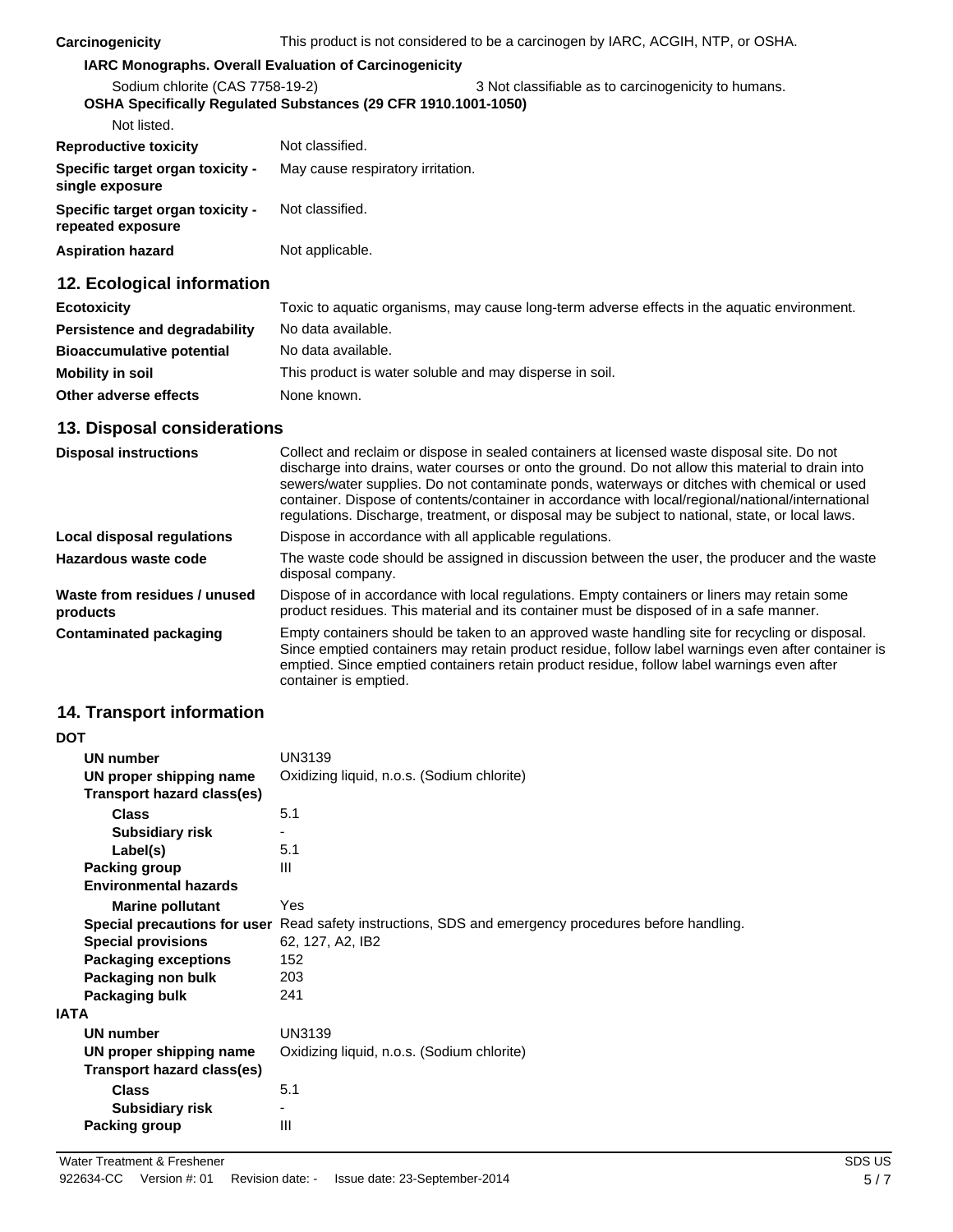| <b>Environmental hazards</b>                                         | No.                                                                                                                                                                                                                                        |
|----------------------------------------------------------------------|--------------------------------------------------------------------------------------------------------------------------------------------------------------------------------------------------------------------------------------------|
| <b>ERG Code</b>                                                      | 5L<br>Special precautions for user Read safety instructions, SDS and emergency procedures before handling.                                                                                                                                 |
| <b>IMDG</b>                                                          |                                                                                                                                                                                                                                            |
| UN number                                                            | UN3139                                                                                                                                                                                                                                     |
| UN proper shipping name                                              | OXIDIZING LIQUID, N.O.S. (Sodium chlorite)                                                                                                                                                                                                 |
| <b>Transport hazard class(es)</b>                                    |                                                                                                                                                                                                                                            |
| <b>Class</b>                                                         | 5.1                                                                                                                                                                                                                                        |
| <b>Subsidiary risk</b>                                               |                                                                                                                                                                                                                                            |
| <b>Packing group</b>                                                 | Ш                                                                                                                                                                                                                                          |
| <b>Environmental hazards</b>                                         |                                                                                                                                                                                                                                            |
| <b>Marine pollutant</b>                                              | Yes                                                                                                                                                                                                                                        |
| <b>EmS</b>                                                           | $F-A, S-Q$                                                                                                                                                                                                                                 |
| Transport in bulk according to                                       | Special precautions for user Read safety instructions, SDS and emergency procedures before handling.<br>Not established.                                                                                                                   |
| Annex II of MARPOL 73/78 and<br>the IBC Code                         |                                                                                                                                                                                                                                            |
| <b>General information</b>                                           | This product meets the limited quantities exception as follows:<br>DOT / IMDG: Limited quantities up to 5 liters.<br>Otherwise, the above descriptions apply.                                                                              |
| 15. Regulatory information                                           |                                                                                                                                                                                                                                            |
| US federal regulations                                               | This product is hazardous according to OSHA 29 CFR 1910.1200. This product is a "Hazardous<br>Chemical" as defined by the OSHA Hazard Communication Standard, 29 CFR 1910.1200.<br>All components are on the U.S. EPA TSCA Inventory List. |
|                                                                      | TSCA Section 12(b) Export Notification (40 CFR 707, Subpt. D)                                                                                                                                                                              |
| Not regulated.                                                       | OSHA Specifically Regulated Substances (29 CFR 1910.1001-1050)                                                                                                                                                                             |
| Not listed.<br><b>CERCLA Hazardous Substance List (40 CFR 302.4)</b> |                                                                                                                                                                                                                                            |
| Not listed.                                                          |                                                                                                                                                                                                                                            |
| Superfund Amendments and Reauthorization Act of 1986 (SARA)          |                                                                                                                                                                                                                                            |
| <b>Hazard categories</b>                                             | Immediate Hazard - Yes<br>Delayed Hazard - No                                                                                                                                                                                              |
|                                                                      | Fire Hazard - Yes                                                                                                                                                                                                                          |
|                                                                      | Pressure Hazard - No                                                                                                                                                                                                                       |
|                                                                      | Reactivity Hazard - No                                                                                                                                                                                                                     |
| <b>SARA 302 Extremely hazardous substance</b>                        |                                                                                                                                                                                                                                            |
| Not listed.                                                          |                                                                                                                                                                                                                                            |
| SARA 311/312 Hazardous<br>chemical                                   | Yes                                                                                                                                                                                                                                        |
| <b>SARA 313 (TRI reporting)</b><br>Not regulated.                    |                                                                                                                                                                                                                                            |
| Other federal regulations                                            |                                                                                                                                                                                                                                            |
|                                                                      | Clean Air Act (CAA) Section 112 Hazardous Air Pollutants (HAPs) List                                                                                                                                                                       |
| Not regulated.                                                       |                                                                                                                                                                                                                                            |
|                                                                      | Clean Air Act (CAA) Section 112(r) Accidental Release Prevention (40 CFR 68.130)                                                                                                                                                           |
| Not regulated.                                                       |                                                                                                                                                                                                                                            |
| <b>Safe Drinking Water Act</b><br>(SDWA)                             | Not regulated.                                                                                                                                                                                                                             |
| <b>US state regulations</b>                                          |                                                                                                                                                                                                                                            |
| US. Massachusetts RTK - Substance List                               |                                                                                                                                                                                                                                            |
| Sodium chlorite (CAS 7758-19-2)                                      |                                                                                                                                                                                                                                            |
|                                                                      | US. New Jersey Worker and Community Right-to-Know Act                                                                                                                                                                                      |
| Sodium chlorite (CAS 7758-19-2)                                      |                                                                                                                                                                                                                                            |
|                                                                      |                                                                                                                                                                                                                                            |
| Water Treatment & Freshener                                          | SDS                                                                                                                                                                                                                                        |